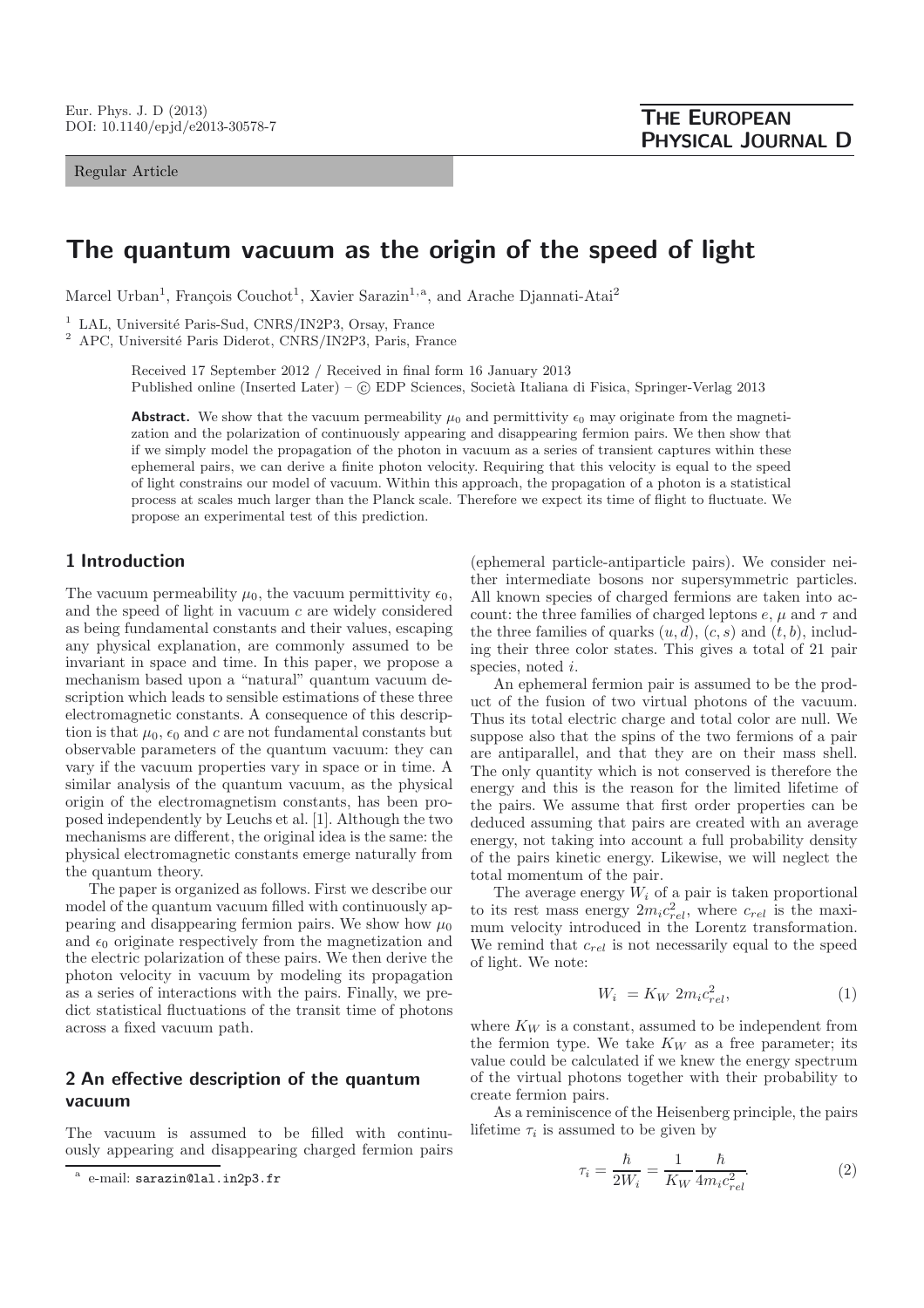We assume that the ephemeral fermion pairs densities  $N_i$ are driven by the Pauli exclusion principle. Two pairs containing two identical fermions in the same spin state cannot show up at the same time at the same place. However at a given location we may find 21 charged fermion pairs since different fermions can superpose spatially. In solid state physics the successful determination of Fermi energies [2] implies that one electron spin state occupies a hyper volume  $h^3$ . We assume that concerning the Pauli principle, the ephemeral fermions are similar to the real ones. Noting  $\Delta x_i$  the spacing between identical *i*-type fermions and  $p_i$  their average momentum, the one dimension hyper volume is  $p_i \Delta x_i$  and dividing by h should give the number of states which we take as one per spin degree of freedom. The relation between  $p_i$  and  $\Delta x_i$  reads  $p_i \Delta x_i / h = 1$ , or  $\Delta x_i = 2\pi\hbar/p_i$ .

We can express  $\Delta x_i$  as a function of  $W_i$  if we suppose the relativity to hold for the ephemeral pairs

$$
\Delta x_i = \frac{2\pi\hbar c_{rel}}{\sqrt{(W_i/2)^2 - (m_i c_{rel}^2)^2}} = \frac{\lambda_{C_i}}{\sqrt{K_W^2 - 1}},\qquad(3)
$$

where  $\lambda_{C_i}$  is the Compton length associated to fermion i and is given by:

$$
\lambda_{C_i} = \frac{h}{m_i c_{rel}}.\tag{4}
$$

The pair density is defined as:

$$
N_i \approx \frac{1}{\Delta x_i^3} = \left(\frac{\sqrt{K_W^2 - 1}}{\lambda_{C_i}}\right)^3.
$$
 (5)

Each pair can be produced only in the two fermionantifermion spin combinations up-down and down-up. We define  $N_i$  as the density of pairs for a given spin combination.

Finally, we use the notation  $Q_i = q_i/e$ , where  $q_i$  is the i-type fermion electric charge and e the modulus of the electron charge.

# **3 The vacuum permeability**

When a torus of a material is energized through a winding carrying a current  $I$ , the resulting magnetic flux density  $B$ is expressed as:

$$
B = \mu_0 nI + \mu_0 M,\t\t(6)
$$

where  $n$  is the number of turns per unit of length and  $nI$ is the magnetic intensity in  $A/m$ . M is the corresponding magnetization induced in the material and is the sum of the induced magnetic moments divided by the corresponding volume. In an experiment where the current  $I$  is kept a constant and where we lower the quantity of matter in the torus, B decreases. As we remove all matter, B gets to a non zero value:  $B = \mu_0 nI$  showing experimentally that the vacuum is paramagnetic with a vacuum permeability  $\mu_0 = 4\pi \ 10^{-7} N/A^2$ .

We propose a physical mechanism to produce the vacuum permeability from the elementary magnetization of the charged fermion pairs under a magnetic stress. Each charged ephemeral fermion carries a magnetic moment proportional to the Bohr magneton

$$
\mu_i = \frac{e Q_i \hbar}{2m_i} = \frac{e Q_i c_{rel} \lambda_{C_i}}{4\pi}.
$$
 (7)

We assume the orbital moment and the spin of the pair to be zero. Since the fermion and the anti fermion have opposite electric charges, the pair carries twice the magnetic moment of one fermion.

If no external magnetic field is present, the magnetic moments point randomly in any direction resulting in a null global average magnetic moment. In the presence of an external magnetic field  $B$ , the coupling energy of the i-type pair to this field is  $-2\mu_i B \cos \theta$ , where  $\theta$  is the angle between the magnetic moment and the magnetic field **B**. The energy of the pair is modified by this term and the pair lifetime is therefore a function of the orientation of its magnetic moment with respect to the applied magnetic field:

$$
\tau_i(\theta) = \frac{\hbar/2}{W_i - 2\mu_i B \cos \theta}.
$$
\n(8)

The pairs having their magnetic moment aligned with the field last a bit longer than the anti-aligned pairs. The resulting average magnetic moment  $\langle \mathcal{M}_i \rangle$  of a pair is therefore different from  $zero<sup>1</sup>$  and is aligned with the applied field. Its value is obtained integrating over  $\theta$  with a weight proportional to the pairs lifetime:

$$
\langle \mathcal{M}_i \rangle = \frac{\int_0^{\pi} 2\mu_i \, \cos \theta \, \tau_i(\theta) \, 2\pi \sin \theta \, d\theta}{\int_0^{\pi} \tau_i(\theta) \, 2\pi \sin \theta \, d\theta} \tag{9}
$$

To first order in B, one gets:

$$
\langle \mathcal{M}_i \rangle \simeq \frac{4\mu_i^2}{3W_i} B. \tag{10}
$$

The magnetic moment per unit volume produced by the *i*-type fermions is  $M_i = 2N_i \langle M_i \rangle$ , since one takes into account the two spin states per cell. The contribution  $\tilde{\mu}_{0,i}$ of the i-type fermions to the vacuum permeability is thus given by  $B = \tilde{\mu}_{0,i} M_i$  or  $1/\tilde{\mu}_{0,i} = M_i/B$ . Each species of fermions increases the induced magnetization and therefore the magnetic moment. By summing over all pair species, one gets the estimation of the vacuum permeability:

$$
\frac{1}{\tilde{\mu}_0} = \sum_i \frac{M_i}{B} = c_{rel}^2 \frac{e^2}{6\pi^2} \sum_i \frac{N_i Q_i^2 \lambda_{Ci}^2}{W_i}.
$$
 (11)

Using equations  $(1)$ ,  $(4)$  and  $(5)$  and summing over all pair types, one obtains

$$
\tilde{\mu}_0 = \frac{K_W}{(K_W^2 - 1)^{3/2}} \frac{24\pi^3 \hbar}{c_{rel} e^2 \sum_i Q_i^2}.
$$
\n(12)

<sup>1</sup> As a referee puts it: "This is a kind of averaged Zeeman effect".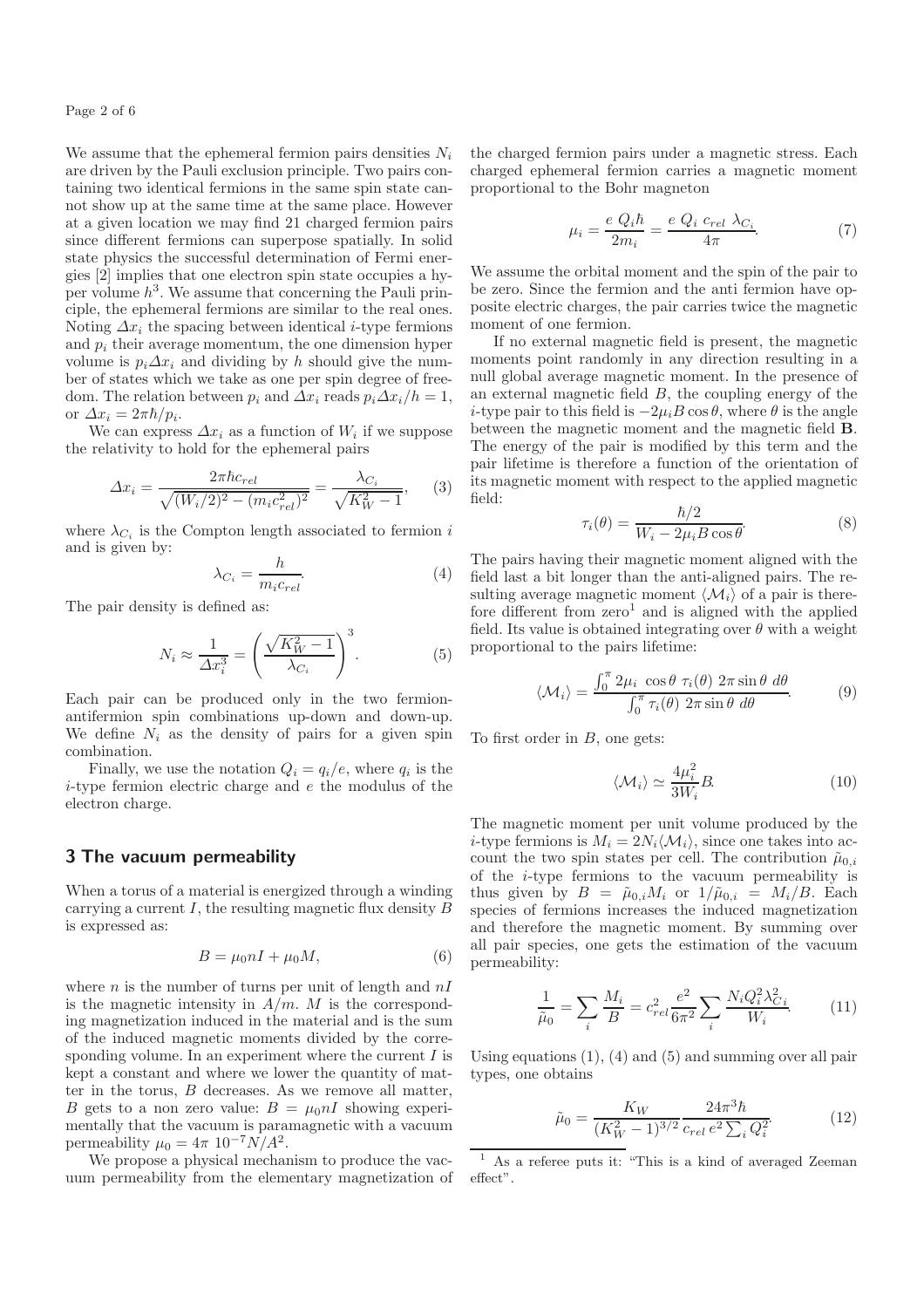The sum  $\sum_i Q_i^2$  is taken over all pair types. Within a generation the absolute values of the electric charges are 1 eration, the absolute values of the electric charges are 1,  $2/3$  and  $1/3$  in units of the positron charge. Thus for one generation the sum writes  $(1 + 3 \times (4/9 + 1/9))$ . The factor 3 is the number of colours. Hence, for the three families of the standard model

$$
\sum_{i} Q_i^2 = 8. \tag{13}
$$

One obtains:

$$
\tilde{\mu}_0 = \frac{K_W}{(K_W^2 - 1)^{3/2}} \frac{3\pi^3 \hbar}{c_{rel} e^2}.
$$
\n(14)

The calculated vacuum permeability  $\tilde{\mu}_0$  is equal to the observed value  $\mu_0$  when

$$
\frac{K_W}{(K_W^2 - 1)^{3/2}} = \mu_0 \frac{c_{rel} e^2}{3\pi^3 \hbar} = \frac{4}{3} \frac{\alpha}{\pi^2},\tag{15}
$$

which is obtained for  $K_W \approx 31.9$ .

Such a  $K_W$  value indicates that the typical fermions are produced in relativistic states. This estimation is based upon a static and average description of vacuum. A more complete view, including probability densities on pair energy and momentum distributions might allow to give a physical meaning to the  $K_W$  value. For instance,  $e^+e^-$  pairs with a total energy distributed as  $dW/W^2$  up to  $W_{\text{max}}$  would give an apparent  $K_W$  of the order of

$$
K_W \simeq \text{Log}\left(\frac{W_{\text{max}}}{2m_ec^2}\right) \simeq 51,
$$

if  $W_{\text{max}}$  corresponds to the Planck energy.

### **4 The vacuum permittivity**

Consider a parallel-plate capacitor with a gas inside. When the pressure of the gas decreases, the capacitance decreases too until there are no more molecules in between the plates. The strange thing is that the capacitance is not zero when we hit the vacuum. In fact the capacitance has a very sizeable value as if the vacuum were a usual material body. The dielectric constant of a medium is coming from the existence of opposite electric charges that can be separated under the influence of an applied electric field **E**. Furthermore the opposite charges separation stays finite because they are bound in a molecule. These opposite translations result in opposite charges appearing on the dielectric surfaces in regard to the metallic plates. This leads to a decrease of the effective charge, which implies a decrease of the voltage across the dielectric slab and finally to an increase of the capacitance. In our model of the vacuum the ephemeral charged fermion pairs are the pairs of opposite charge and the separation stays finite because the electric field acts only during the lifetime of the pairs. In an absolute empty vacuum, the induced charges would be null because there would be no charges

to be separated and the capacitance of a parallel-plate capacitor would go to zero when one removes all molecules from the gas.

We show here that our vacuum filled by ephemeral fermions causes its electric charges to be separated and to appear at the level of  $5 \times 10^7$  electron charges per square meter under an electric stress  $E = 1$   $V/m$ . The mechanism is similar to the one proposed for the permeability. However, we must assume here that every fermion-antifermion ephemeral pair of the *i*-type bears a mean electric dipole  $d_i$ given by:

$$
d_i = Q_i e \delta_i, \tag{16}
$$

where  $\delta_i$  is the average separation between the two fermions of the pair. We assume that this separation does not depend upon the fermion momentum and we use the reduced Compton wavelength of the fermion  $\lambda_{C_i}/(2\pi)$  as this scale:

$$
\delta_i \simeq \frac{\lambda_{C_i}}{2\pi}.\tag{17}
$$

If no external electric field is present, the dipoles point randomly in any direction and their resulting average field is zero. In presence of an external electric field **E**, the mean polarization of these ephemeral fermion pairs produce the observed vacuum permittivity  $\epsilon_0$ . This polarization shows up due to the dipole lifetime dependence on the electrostatic coupling energy of the dipole to the field. In a field homogeneous at the  $\delta_i$  scale, this energy is  $d_i E \cos \theta$ where  $\theta$  is the angle between the ephemeral dipole and the electric field **E**. The electric field modifies the pairs lifetimes according to their orientation:

$$
\tau_i(\theta) = \frac{\hbar/2}{W_i - d_i E \cos \theta}.
$$
\n(18)

As in the magnetostatic case, pairs with a dipole moment aligned with the field last a bit longer than the others. This leads to a non zero average dipole  $\langle D_i \rangle$ , which is aligned with the electric field **E** and given, to first order in  $E$ , by:

$$
\langle D_i \rangle \simeq \frac{d_i^2}{3W_i} E. \tag{19}
$$

 $\langle D_i \rangle \cong \frac{3W_i}{3W_i}$ . (19)<br>We estimate the permittivity  $\tilde{\epsilon}_{0,i}$  due to *i*-type fermions<br>weight the relation  $P = \tilde{\epsilon}_i$ . F, where the polarization P is using the relation  $P_i = \tilde{\epsilon}_{0,i} E$ , where the polarization  $P_i$  is equal to the dipole density  $P_i = 2N_i \langle D_i \rangle$ , since the two spin combinations contribute. Thus:

$$
\tilde{\epsilon}_{0,i} = 2N_i \frac{\langle D_i \rangle}{E} = 2N_i e^2 \frac{Q_i^2 \delta_i^2}{3W_i}.
$$
\n(20)

Each species of fermion increases the induced polarization and therefore the vacuum permittivity. By summing over all pair species, one gets the general expression of the vacuum permittivity:

$$
\tilde{\epsilon}_0 = \frac{2e^2}{3} \sum_i \frac{N_i Q_i^2 \delta_i^2}{W_i} = \frac{e^2}{6\pi^2} \sum_i \frac{N_i Q_i^2 \lambda_{Ci}^2}{W_i}.
$$
 (21)

Expressing the model parameters from equations (1), (4), (5), and (13), one gets:

$$
\tilde{\epsilon}_0 = \frac{(K_W^2 - 1)^{3/2}}{K_W} \frac{e^2}{3\pi^3 \hbar c_{rel}}.
$$
\n(22)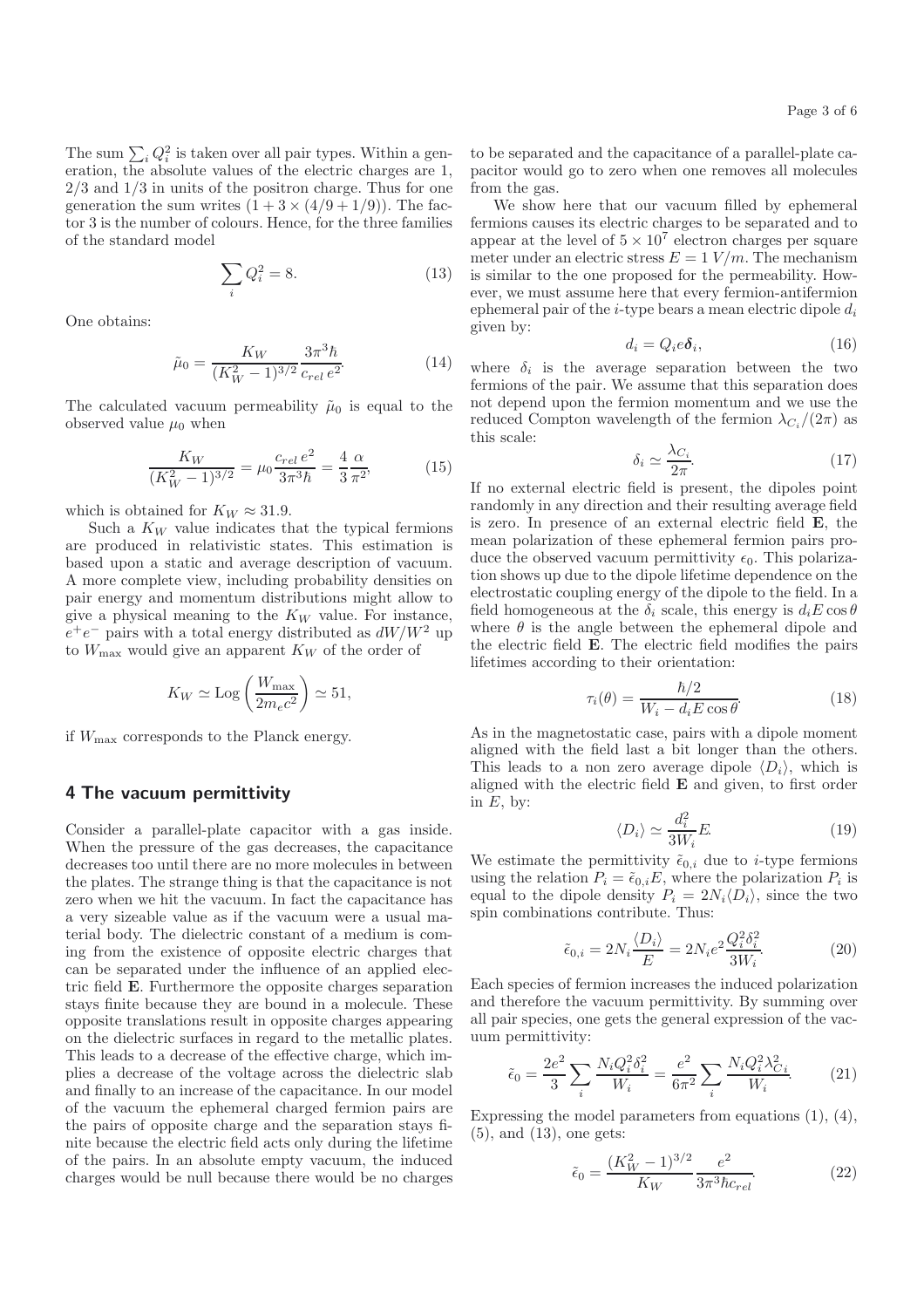Page 4 of 6

If we now use the value  $K_W$  given in equation (15) obtained from the derivation of the permeabilitty, one gets the right numerical value for the permittivity:  $\widetilde{\epsilon}_0 = 8.85 \times 10^{-12} F/m.$ 

We verify from equations (11) and (21) that the phase velocity  $c_{\phi}$  of an electromagnetic wave in vacuum, given  $\frac{\partial \phi}{\partial \phi} = 1/\sqrt{\tilde{\mu}_0 \tilde{\epsilon}_0}$ , is equal to  $c_{rel}$  the maximum velocity<br>wead in model polaristic used in special relativity.

We also notice that the permeability and the permittivity do not depend upon the masses of the fermions. The electric charges and the number of species are the only important parameters. This is in opposition to the common idea that the energy density of the vacuum is the dominant factor [3].

# **5 The propagation of a photon in vacuum**

We now study the propagation of a real photon in vacuum and we propose a mechanism leading to a finite average photon velocity  $\overline{c}_{group}$ , which must be equal to  $c_{\phi}$  and  $c_{rel}$ .

When a real photon propagates in vacuum, it interacts with and is temporarily captured by an ephemeral pair. As soon as the pair disappears, it releases the photon to its initial energy and momentum state. The photon continues to propagate with an infinite *bare* velocity. Then the photon interacts again with another ephemeral pair and so on. The delay on the photon propagation produced by these successive interactions implies a renormalisation of this *bare* velocity to a finite value.

This "leapfrog" propagation of photons, with instantaneous leaps between pairs, seems natural since the only length and time scales in vacuum come from fermion pair lifetimes and Compton lengths. This idea is far from being a new one, as can be found for instance in reference [4].

By defining  $\sigma_i$  as the cross-section for a real photon to interact and to be trapped by an ephemeral i-type pair of fermions, the mean free path of the photon between two successive such interactions is given by:

$$
\Lambda_i = \frac{1}{\sigma_i N_i},\tag{23}
$$

where  $N_i$  is the numerical density of virtual *i*-type pairs.

Travelling a distance  $L$  in vacuum leads on average to  $\overline{N}_{stop,i}$  interactions on the *i*-type pairs, given by:

$$
\overline{N}_{stop,i} = \frac{L}{\Lambda} = L\sigma_i N_i.
$$
\n(24)

The photon may encounter the pair any time between its appearence and disappearence. The life time of a pair being  $\tau_i$ , the photon will be stopped for an average time  $\tau_i/2$ . Each type of fermion pair contributes in increasing the propagation time of the photon. So, the total mean time  $\overline{T}$ for a photon to cross a length  $L$  is:

$$
\overline{T} = \sum_{i} \overline{N}_{stop,i} \frac{\tau_i}{2}.
$$
 (25)

Using equation (24), we obtain the average photon velocity  $\overline{c}_{group}$  as a function of three parameters of the vacuum model:

$$
\overline{c}_{group} = \frac{L}{\overline{T}} = \frac{1}{\sum_{i} \sigma_{i} N_{i} \tau_{i}/2}.
$$
 (26)

Using equations (2) and (5), we get the expression

$$
\overline{c}_{group} = \frac{K_W}{\left(K_W^2 - 1\right)^{3/2}} \frac{16\pi}{\sum_i \left(\sigma_i / \lambda_{C_i}^2\right)} c_{rel} \tag{27}
$$

We now have to define the expression of the cross section  $\sigma_i$ . We know that it should not depend on the photon energy, otherwise the vacuum would become a dispersive medium. Also the interaction of a real photon with a pair must not exchange energy or momentum with the vacuum (for instance, Compton scattering is not possible). We assume the cross-section to be proportional to the geometrical cross-section of the pair  $\lambda_{C_i}^2$ , and to the square of the electric charge  $Q_i^2$ . The cross-section is thus expressed as:

$$
\sigma_i = k_{\sigma} Q_i^2 \lambda_{C_i}^2, \qquad (28)
$$

where  $k_{\sigma}$  is a constant which does not depend on the type of fermions.

The calculated photon velocity becomes:

$$
\overline{c}_{group} = \frac{K_W}{\left(K_W^2 - 1\right)^{3/2}} \frac{16\pi}{k_\sigma \sum_i Q_i^2} c_{rel} \tag{29}
$$

Using equations (13) and (15), one finally get:

$$
\overline{c}_{group} = \frac{8\alpha}{3\pi k_{\sigma}} c_{rel}.
$$
\n(30)

The calculated velocity  $\overline{c}_{group}$  of a photon in vacuum is equal on average to  $c_{rel}$  when

$$
k_{\sigma} = \frac{8}{3\pi} \ \alpha. \tag{31}
$$

It corresponds to a cross-section of  $4 \times 10^{-26}$  m<sup>2</sup> on an ephemeral electron-positron pair, of the same order as the geometric transversal area of the pair, whose size is given in equation (17).

We note that the photon velocity depends only on the electrical charge units  $Q_i$  of the ephemeral charged fermions present in vacuum. It depends neither upon their masses, nor upon the vacuum energy density. We also remark that the average speed of the photon in our medium being  $c_{rel}$ , the photon propagates, on average, along the light cone. As such, the effective average speed of the photon is independent of the inertial frame as demanded by relativity. This mechanism relies on the notion of an absolute frame for the vacuum at rest. It satisfies special relativity in the Lorentz-Fitzgerald sense. This simple model does not preclude some dependence of the speed of light on the photon energy, through trapping cross-section variations.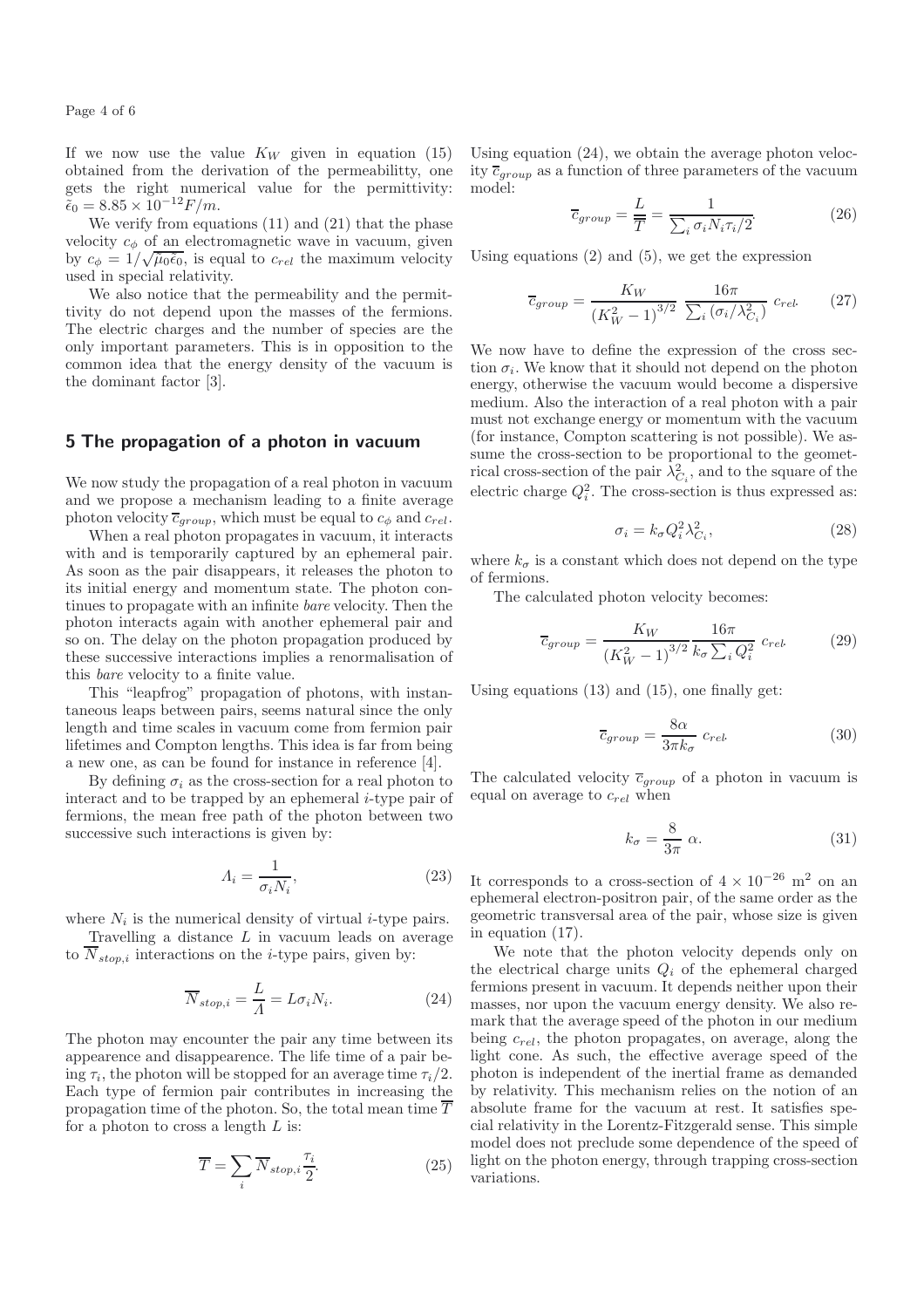# **6 Transit time fluctuations**

An important consequence of our model is that stochastic fluctuations of the propagation time of photons in vacuum are expected, due to the fluctuations of the number of interactions of the photon with the virtual pairs and to the capture time fluctuations.

These stochastic fluctuations are not expected in standard Quantum Electrodynamics, which considers c as a given, non fluctuating, quantity. Quantum gravity theories predict also stochastic fluctuations of the propagation time of photons [5,6]. It has been also recently predicted that the non commutative geometry at the Planck scale should produce a spatially coherent space-time jitter [7]. We show here that our effective model of photon propagation predicts fluctuations at a higher scale, which makes it experimentally testable with femtosecond pulses.

The propagation time  $T$  of a photon which crosses a distance L of vacuum is:

$$
T = \sum_{i=1}^{N_{stop,i}} \sum_{k=1}^{N_{stop,i}} t_{i,k},
$$
\n(32)

where  $t_{i,k}$  is the duration of the kth interaction on *i*-type pairs and  $N_{stop,i}$  the number of such interactions. The variance of  $T$ , due to the statistical fluctuations of the number of interactions and the fluctuation of the capture time is given by:

$$
\sigma_T^2 = \sum_i \left( \sigma_{N_{stop,i}}^2 \ \vec{t}_{stop,i}^2 + \overline{N}_{stop,i} \ \sigma_{t,i}^2 \right), \tag{33}
$$

where  $\bar{t}_{stop,i} = \tau_i/2$  is the average stop time on a *i*-type<br>pair,  $\sigma_{i,i}^2 = \tau_i^2/12$  its variance, and  $\sigma_{N_{stop,i}}^2 = N_{stop,i}$  the<br>unriance of the number of interactions Hence: variance of the number of interactions. Hence:

$$
\sigma_T^2 = \frac{1}{3} \sum_i \overline{N}_{stop,i} \tau_i^2 = \frac{L}{3} \sum_i \sigma_i N_i \tau_i^2.
$$
 (34)

Once reduced, the current term of the sum is proportional to  $\lambda_{C_i}$ . Therefore the fluctuations of the propagation time are dominated by virtual  $e^+e^-$  pairs. Neglecting the other fermion species, and using  $\sigma_e N_e \tau_e/2=1/(8c)$ , one gets

$$
\sigma_T^2 = \frac{\tau_e L}{12c} = \frac{\lambda_{C_e} L}{96\pi K_W c^2}.
$$
\n(35)

So

$$
\sigma_T = \sqrt{\frac{L}{c}} \sqrt{\frac{\lambda_{C_e}}{c}} \frac{1}{\sqrt{96\pi K_W}}.\tag{36}
$$

In our simple model where  $K_W = 31.9$ , the predicted fluctuation is:

$$
\sigma_T \approx 5 \times 10^{-2} \text{ fs m}^{-1/2}.
$$
 (37)

We note that the fluctuations vary as the square root of the distance L of vacuum crossed by the photons and are a priori independent of the energy of the photons. It is in contrast with expected fluctuations calculated in the frame of Quantum-Gravitational Diffusion [6], which vary

linearly with both the distance  $L$  and the energy of the photons.

A way to search for these fluctuations is to measure a possible time broadening of a light pulse travelling a distance L of vacuum. This may be done using observations of brief astrophysical events, or dedicated laboratory experiments.

The strongest direct constraint from astrophysical observations is obtained with the very bright GRB 090510, detected by the Fermi Gamma-ray Space Telescope [8], at MeV and GeV energy scale. It presents short spikes in the 8 keV−5 MeV energy range, with the narrowest widths of the order of 4 ms (rms). Observation of the optical after glow, a few days later by ground based spectroscopic telescopes gives a common redshift of  $z = 0.9$ . This corresponds to a distance, using standard cosmological parameters, of about  $2 \times 10^{26}$  m. Assuming that the observed width is correlated to the emission properties, this sets a limit for transit time fluctuations  $\sigma_T$  of about 0.3 fs m<sup>−1/2</sup>. It is important to notice that there is no expected dispersion of the bursts in the interstellar medium at this energy scale. If we move six orders of magnitude down in distances we arrive to kpc and pulsars. Short microbursts contained in main pulses from the Crab pulsar have been recently observed at the Arecibo Observatory Telescope at 5 GHz [9]. The frequency-dependent delay caused by dispersive propagation through the interstellar plasma is corrected using a coherent dispersion removal technique. The mean time width of these microbursts after dedispersion is about  $1 \mu s$ , much larger than the expected broadening caused by interstellar scattering. Assuming again that the observed width is correlated to the emission properties, this sets a limit for transit time fluctuations of about 0.2 fs m*−*1/<sup>2</sup>.

The very fact that the predicted statistical fluctuations should go like the square root of the distance implies the exciting idea that experiments on Earth do compete with astrophysical constraints since we expect fluctuations in the femtosecond range at the kilometer scale. An experimental setup using femtosecond laser pulses sent to a 100 m long multi-pass vacuum cavity equipped with metallic mirrors could be able to detect this phenomenon. With appropriate mirrors with no dispersion on the reflections, a pulse with an initial time width of 9 fs (FWHM) would be broadened after 30 round trips in the cavity, to an output time width of ∼13 fs (FWHM). An accurate autocorrelation measurement could detect this effect.

# **7 Conclusions**

We describe the ground state of the unperturbed vacuum as containing a finite density of charged ephemeral fermions antifermions pairs. Within this framework,  $\epsilon_0$ and  $\mu_0$  originate simply from the electric polarization and from the magnetization of these pairs when the vacuum is stressed by an electrostatic or a magnetostatic field respectively. Our calculated values for  $\epsilon_0$  and  $\mu_0$  are equal to the measured values when the fermion pairs are produced with an average energy of about 30 times their